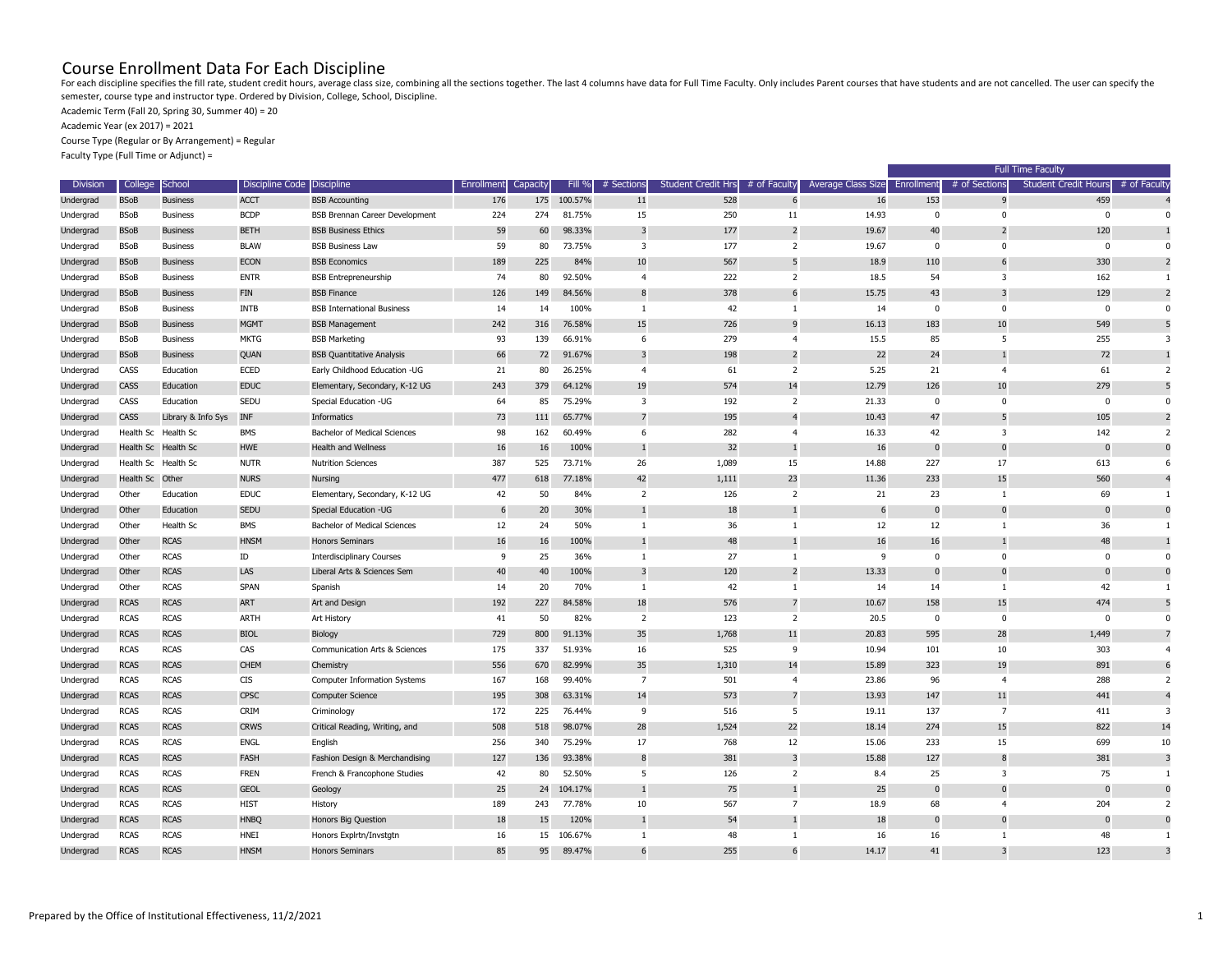| <b>Division</b> | College     | School                 | Discipline Code Discipline |                                   | Enrollment | Capacity | Fill %  | # Sections              | <b>Student Credit Hrs</b> | # of Faculty   | <b>Average Class Size</b> | Enrollment   | # of Sections            | <b>Student Credit Hours</b> | # of Faculty |
|-----------------|-------------|------------------------|----------------------------|-----------------------------------|------------|----------|---------|-------------------------|---------------------------|----------------|---------------------------|--------------|--------------------------|-----------------------------|--------------|
| Undergrad       | <b>RCAS</b> | <b>RCAS</b>            | HUM                        | Humanities                        |            | 15       | 33.33%  |                         | 5                         |                | 5                         | $\Omega$     | $\Omega$                 |                             |              |
| Undergrad       | <b>RCAS</b> | <b>RCAS</b>            | ${\rm ID}$                 | <b>Interdisciplinary Courses</b>  | 52         | 104      | 50%     |                         | 115                       | -4             | 13                        |              |                          |                             |              |
| Undergrad       | <b>RCAS</b> | <b>RCAS</b>            | ITAL                       | Italian                           | 99         | 127      | 77.95%  | 7                       | 239                       | 2              | 14.14                     | 99           | - 7                      | 239                         |              |
| Undergrad       | <b>RCAS</b> | <b>RCAS</b>            | LAS                        | Liberal Arts & Sciences Sem       | 881        | 912      | 96.60%  | 47                      | 2,643                     | 42             | 18.74                     | 346          | 19                       | 1,038                       | 19           |
| Undergrad       | <b>RCAS</b> | <b>RCAS</b>            | LIB                        | Library Information Literacy      | 13         | 75       | 17.33%  | $\overline{2}$          | $\Omega$                  | $\mathbf{1}$   | 6.5                       | 13           | $\overline{2}$           |                             |              |
| Undergrad       | <b>RCAS</b> | <b>RCAS</b>            | <b>LLAS</b>                | Latino & Latin American Studies   | 21         | 20       | 105%    |                         | 63                        |                | 21                        | 21           |                          | 63                          |              |
| Undergrad       | <b>RCAS</b> | <b>RCAS</b>            | MATH                       | Mathematics                       | 599        | 725      | 82.62%  | 30                      | 1,899                     | 13             | 19.97                     | 362          | 20                       | 1,188                       |              |
| Undergrad       | <b>RCAS</b> | <b>RCAS</b>            | <b>MUS</b>                 | <b>Music</b>                      | 91         | 117      | 77.78%  | <sub>9</sub>            | 265                       |                | 10.11                     | 0            |                          | 0                           |              |
| Undergrad       | <b>RCAS</b> | <b>RCAS</b>            | <b>NEUR</b>                | Neuroscience                      | 114        | 108      | 105.56% | -5                      | 286                       | 3              | 22.8                      | 56           | -3                       | 112                         |              |
| Undergrad       | <b>RCAS</b> | <b>RCAS</b>            | PHIL                       | Philosophy                        | 226        | 240      | 94.17%  | 11                      | 678                       | $\overline{4}$ | 20.55                     | 192          | -9                       | 576                         |              |
| Undergrad       | <b>RCAS</b> | <b>RCAS</b>            | PHYS                       | Physics                           | 169        | 163      | 103.68% | 14                      | 343                       | 3              | 12.07                     | 153          | 12                       | 327                         |              |
| Undergrad       | <b>RCAS</b> | <b>RCAS</b>            | <b>POSC</b>                | <b>Political Science</b>          | 117        | 210      | 55.71%  | 8                       | 351                       | -5             | 14.63                     | 89           |                          | 267                         |              |
| Undergrad       | <b>RCAS</b> | <b>RCAS</b>            | <b>PSYC</b>                | Psychology                        | 504        | 554      | 90.97%  | 24                      | 1,594                     | 14             | 21                        | 311          | 15                       | 984                         |              |
| Undergrad       | <b>RCAS</b> | <b>RCAS</b>            | <b>SJCE</b>                | Social Justice & Civic Engagmt    | 14         | 15       | 93.33%  |                         | 28                        |                | 14                        | 0            |                          | $\overline{0}$              |              |
| Undergrad       | <b>RCAS</b> | <b>RCAS</b>            | SOC                        | Sociology                         | 380        | 441      | 86.17%  | 20                      | 1,150                     | 14             | 19                        | 139          | -8                       | 417                         |              |
| Undergrad       | <b>RCAS</b> | <b>RCAS</b>            | <b>SPAN</b>                | Spanish                           | 276        | 335      | 82.39%  | 17                      | 1,052                     | 9              | 16.24                     | 113          | -6                       | 433                         |              |
| Undergrad       | <b>RCAS</b> | <b>RCAS</b>            | SWG                        | Study of Women and Gender         | 48         | 51       | 94.12%  | 2                       | 144                       | -1             | 24                        | 48           | $\overline{\phantom{a}}$ | 144                         |              |
| Undergrad       | <b>RCAS</b> | <b>RCAS</b>            | <b>THEA</b>                | <b>Theatre Arts</b>               | 56         | 77       | 72.73%  |                         | 154                       | 3              | 14                        | 19           |                          | 43                          |              |
| Undergrad       | <b>RCAS</b> | <b>RCAS</b>            | <b>THEO</b>                | Theology                          | 349        | 360      | 96.94%  | 18                      | 1,047                     | 13             | 19.39                     | 120          | 6                        | 360                         |              |
| Undergrad       | <b>RCAS</b> | <b>RCAS</b>            | <b>TRAN</b>                | Translation and Interpretation    |            | 20       | 35%     |                         | 21                        |                | 7                         |              |                          |                             |              |
| Undergrad       | CASS        | Continuing Ed          | HS                         | SPCS BA Human Services            | 18         | 60       | 30%     | 6                       | 54                        |                | 3                         | 3            |                          | - q                         |              |
| Undergrad       | <b>CASS</b> | Continuing Ed          | LS                         | SPCS UG Legal Studies             | 26         | 56       | 46.43%  |                         | 78                        | -5             | 5.2                       |              |                          |                             |              |
| Undergrad       | CASS        | Continuing Ed          | <b>SPCS</b>                | SPCS Undergraduate                | 14         | 38       | 36.84%  | 3                       | 38                        | 3              | 4.67                      | $\Omega$     | $\Omega$                 |                             |              |
| Graduate        | <b>BSoB</b> | <b>Business</b>        | <b>ACCT</b>                | <b>BSB Accounting</b>             | 50         | 268      | 18.66%  |                         | 135                       | 6              | 8.33                      | 13           |                          | 39                          |              |
| Graduate        | <b>BSoB</b> | <b>Business</b>        | <b>BETH</b>                | <b>BSB Business Ethics</b>        | 12         | 25       | 48%     |                         | 36                        |                | 12                        | 12           |                          | 36                          |              |
| Graduate        | <b>BSoB</b> | <b>Business</b>        | <b>BLAW</b>                | <b>BSB Business Law</b>           |            | 200      | 1.50%   |                         | $\overline{0}$            |                | 3                         |              |                          |                             |              |
| Graduate        | <b>BSoB</b> | <b>Business</b>        | <b>ECON</b>                | <b>BSB Economics</b>              | 21         | 225      | 9.33%   | 2                       | 57                        | 2              | 10.5                      | $\Omega$     | $\Omega$                 |                             |              |
| Graduate        | <b>BSoB</b> | <b>Business</b>        | <b>FIN</b>                 | <b>BSB Finance</b>                | 19         | 220      | 8.64%   |                         | 42                        | 2              | 9.5                       | 14           |                          | 42                          |              |
| Graduate        | <b>BSoB</b> | Business               | <b>MGMT</b>                | <b>BSB Management</b>             | 89         | 340      | 26.18%  | 6                       | 249                       | -6             | 14.83                     | 64           | ्र                       | 192                         |              |
| Graduate        | <b>BSoB</b> | <b>Business</b>        | <b>MKTG</b>                | <b>BSB Marketing</b>              | 13         | 25       | 52%     |                         | 39                        |                | 13                        | 13           |                          | 39                          |              |
| Graduate        | <b>BSoB</b> | <b>Business</b>        | QUAN                       | <b>BSB Quantitative Analysis</b>  | 2          | 200      | $1\%$   |                         | 0                         | -1             | $\overline{2}$            | $\Omega$     | $\Omega$                 | $\Omega$                    |              |
| Graduate        | <b>CASS</b> | Continuing Ed          | <b>MCR</b>                 | <b>Master Conflict Resolution</b> | 40         | 68       | 58.82%  | 5                       | 120                       | 5              | 8                         | 0            |                          | $\mathbf{0}$                |              |
| Graduate        | CASS        | Continuing Ed          | SWK                        | Grad School Social Work           | 27         | 40       | 67.50%  | $\overline{2}$          | 81                        | 2              | 13.5                      | -9           |                          | 27                          |              |
| Graduate        | <b>CASS</b> | Education              | <b>ECEA</b>                | School of Educ - TFA -ECE         | 28         | 19       | 147.37% |                         | 84                        |                | 28                        | 28           |                          | 84                          |              |
| Graduate        | CASS        | Education              | EDU                        | School of Educ - EDU              | 213        | 522      | 40.80%  | 23                      | 639                       | 19             | 9.26                      | 18           | $\overline{2}$           | 54                          |              |
| Graduate        | <b>CASS</b> | Education              | <b>EDUA</b>                | School of Educ - ALP - EDUA       | 166        | 193      | 86.01%  | 9                       | 417                       | 8              | 18.44                     | 77           |                          | 210                         |              |
| Graduate        | CASS        | Education              | <b>SPEA</b>                | School of Educ - ALP -SPED        | 52         | 59       | 88.14%  | 3                       | 69                        | 3              | 17.33                     | 19           |                          | 10                          |              |
| Graduate        | <b>CASS</b> | Education              | <b>SPED</b>                | School of Educ - SPED             | 22         | 58       | 37.93%  | $\overline{\mathbf{3}}$ | 60                        | 3              | 7.33                      | 17           |                          | 45                          |              |
| Graduate        | CASS        | Library & Info Sys IM  |                            | <b>Information Management</b>     | 19         | 75       | 25.33%  | $\overline{4}$          | 51                        | $\overline{4}$ | 4.75                      | 11           | $\overline{2}$           | 33                          |              |
| Graduate        | <b>CASS</b> | Library & Info Sys     | <b>LIS</b>                 | Library & Information Science     | 592        | 842      | 70.31%  | 41                      | 1,638                     | 24             | 14.44                     | 287          | 22                       | 846                         |              |
| Graduate        | CASS        | Library & Info Sys     | MAYL                       | Master Arts Youth Literature      | 6          | 20       | 30%     | -1                      | 18                        | -1             | 6                         | -6           | - 1                      | 18                          |              |
| Graduate        | <b>CASS</b> | Social Work            | <b>SWK</b>                 | Grad School Social Work           | 776        | 1,021    | 76%     | 54                      | 2,328                     | 31             | 14.37                     | 268          | 19                       | 804                         |              |
| Graduate        |             | Health Sc Health Sc    | <b>NUTR</b>                | <b>Nutrition Sciences</b>         | 46         | 145      | 31.72%  | 8                       | 138                       | 8              | 5.75                      | 11           | 3                        | 33                          |              |
| Graduate        |             | Health Sc Health Sc    | PAS                        | Physician Assistant Studies       | 274        | 288      | 95.14%  | 14                      | 616                       | 9              | 19.57                     | 203          | 9                        | 473                         |              |
| Graduate        | Other       | Education              | <b>EDUA</b>                | School of Educ - ALP - EDUA       | 14         | 20       | 70%     | -1                      | 42                        | 1              | 14                        | $\mathbf 0$  | - 0                      | $\Omega$                    |              |
| Graduate        | Other       | Education              | <b>SPEA</b>                | School of Educ - ALP -SPED        | 21         | 19       | 110.53% |                         | 63                        | $\mathbf{1}$   | 21                        | 21           |                          | 63                          |              |
| Graduate        | Other       | Health Sc              | PAS                        | Physician Assistant Studies       | 30         | 30       | 100%    | $\overline{1}$          | 30                        | $\mathbf{1}$   | 30 <sub>o</sub>           | $\mathbf{0}$ | $\Omega$                 | $\Omega$                    |              |
| Graduate        | Other       | Library & Info Sys     | IM                         | <b>Information Management</b>     | 6          | 15       | 40%     |                         | 18                        |                | $\sqrt{6}$                | -6           |                          | 18                          |              |
| Graduate        | Other       | Library & Info Sys LIS |                            | Library & Information Science     | 12         | 18       | 66.67%  |                         | 36                        | -1             | 12                        | 12           |                          | 36                          |              |
| Graduate        | Other       | Other                  | <b>MCR</b>                 | Master Conflict Resolution        | 8          | 15       | 53.33%  |                         | 24                        |                | 8                         | $\mathbf 0$  | $\mathbf 0$              | $\mathbf 0$                 |              |
|                 |             |                        |                            |                                   |            |          |         |                         |                           |                |                           |              |                          |                             |              |

|                 |                         | <b>Full Time Faculty</b>            |                         |  |  |
|-----------------|-------------------------|-------------------------------------|-------------------------|--|--|
| ient            | # of Sections           | Student Credit Hours $#$ of Faculty |                         |  |  |
| $\pmb{0}$       | $\bf{0}$                | 0                                   | 0                       |  |  |
| $\pmb{0}$       | $\bf{0}$                | $\pmb{0}$                           | $\mathbf{0}$            |  |  |
| 99              | 7                       | 239                                 | $\overline{\mathbf{c}}$ |  |  |
| 346             | 19                      | 1,038                               | 19                      |  |  |
| 13              | 2                       | 0                                   | $\mathbf{1}$            |  |  |
| 21              | $\mathbf 1$             | 63                                  | $\mathbf{1}$            |  |  |
| 362             | 20                      | 1,188                               | 7                       |  |  |
| $\pmb{0}$       | $\bf{0}$                | $\pmb{0}$                           | $\bf{0}$                |  |  |
| 56              | 3                       | 112                                 | $\overline{\mathbf{c}}$ |  |  |
| 192             | 9                       | 576                                 | 3                       |  |  |
| 153             | 12                      | 327                                 | $\overline{\mathbf{c}}$ |  |  |
| 89              | 5                       | 267                                 | $\overline{\mathbf{c}}$ |  |  |
| 311             | 15                      | 984                                 | 7                       |  |  |
| $\pmb{0}$       | $\bf{0}$                | $\pmb{0}$                           | $\mathbf{0}$            |  |  |
| 139             | 8                       | 417                                 | 5                       |  |  |
| 113             | 6                       | 433                                 | 3                       |  |  |
| 48              | $\overline{\mathbf{c}}$ | 144                                 | $\mathbf{1}$            |  |  |
| 19              | $\overline{\mathbf{c}}$ | 43                                  | $\overline{\mathbf{c}}$ |  |  |
| 120             | 6                       | 360                                 | 3                       |  |  |
| $\pmb{0}$       | $\mathbf 0$             | $\pmb{0}$                           | $\mathbf{0}$            |  |  |
| 3               | $\mathbf 1$             | 9                                   | $\mathbf{1}$            |  |  |
| $\pmb{0}$       | 0                       | $\bf{0}$                            | $\mathbf 0$             |  |  |
| $\pmb{0}$       | 0                       | $\pmb{0}$                           | $\mathbf 0$             |  |  |
| $\overline{13}$ | $\mathbf 1$             | $\overline{39}$                     | $\overline{1}$          |  |  |
| 12              | $\mathbf{1}$            | 36                                  | $\mathbf{1}$            |  |  |
| $\pmb{0}$       | 0                       | $\pmb{0}$                           | $\mathbf 0$             |  |  |
| $\pmb{0}$       | 0                       | $\pmb{0}$                           | $\mathbf{0}$            |  |  |
| 14              | $\mathbf{1}$            | 42                                  | $\mathbf{1}$            |  |  |
| 64              | 3                       | 192                                 | 3                       |  |  |
| 13              | $\mathbf 1$             | 39                                  | $\mathbf{1}$            |  |  |
| 0               | 0                       | $\pmb{0}$                           | 0                       |  |  |
| $\bf{0}$        | $\mathbf 0$             | $\bf{0}$                            | $\mathbf{0}$            |  |  |
| 9               | $\mathbf 1$             | 27                                  | $\mathbf{1}$            |  |  |
| 28              | $\mathbf 1$             | 84                                  | $\mathbf{1}$            |  |  |
| 18              | $\overline{c}$          | 54                                  | $\overline{\mathbf{c}}$ |  |  |
| 77              | $\overline{\mathbf{r}}$ | 210                                 | 3                       |  |  |
| 19              | $\mathbf{1}$            | 10                                  | $\mathbf{1}$            |  |  |
| 17              | $\overline{\mathbf{c}}$ | 45                                  | $\overline{\mathbf{c}}$ |  |  |
| 11              | $\overline{c}$          | 33                                  | $\overline{\mathbf{c}}$ |  |  |
| 287             | 22                      | 846                                 | 8                       |  |  |
| 6               | $\mathbf{1}$            | 18                                  | $\mathbf{1}$            |  |  |
| 268             | 19                      | 804                                 | 7                       |  |  |
| 11              | 3                       | 33                                  | 3                       |  |  |
| 203             | 9                       | 473                                 | 5                       |  |  |
| 0               | 0                       | $\bf{0}$                            | 0<br>$\mathbf{1}$       |  |  |
| 21<br>0         | $\mathbf{1}$<br>0       | 63<br>$\pmb{0}$                     | 0                       |  |  |
| 6               | $\mathbf{1}$            | 18                                  | $\mathbf{1}$            |  |  |
| 12              | $\mathbf 1$             | 36                                  | $\mathbf{1}$            |  |  |
| $\bf{0}$        | $\bf{0}$                | $\bf{0}$                            | $\bf{0}$                |  |  |
|                 |                         |                                     |                         |  |  |